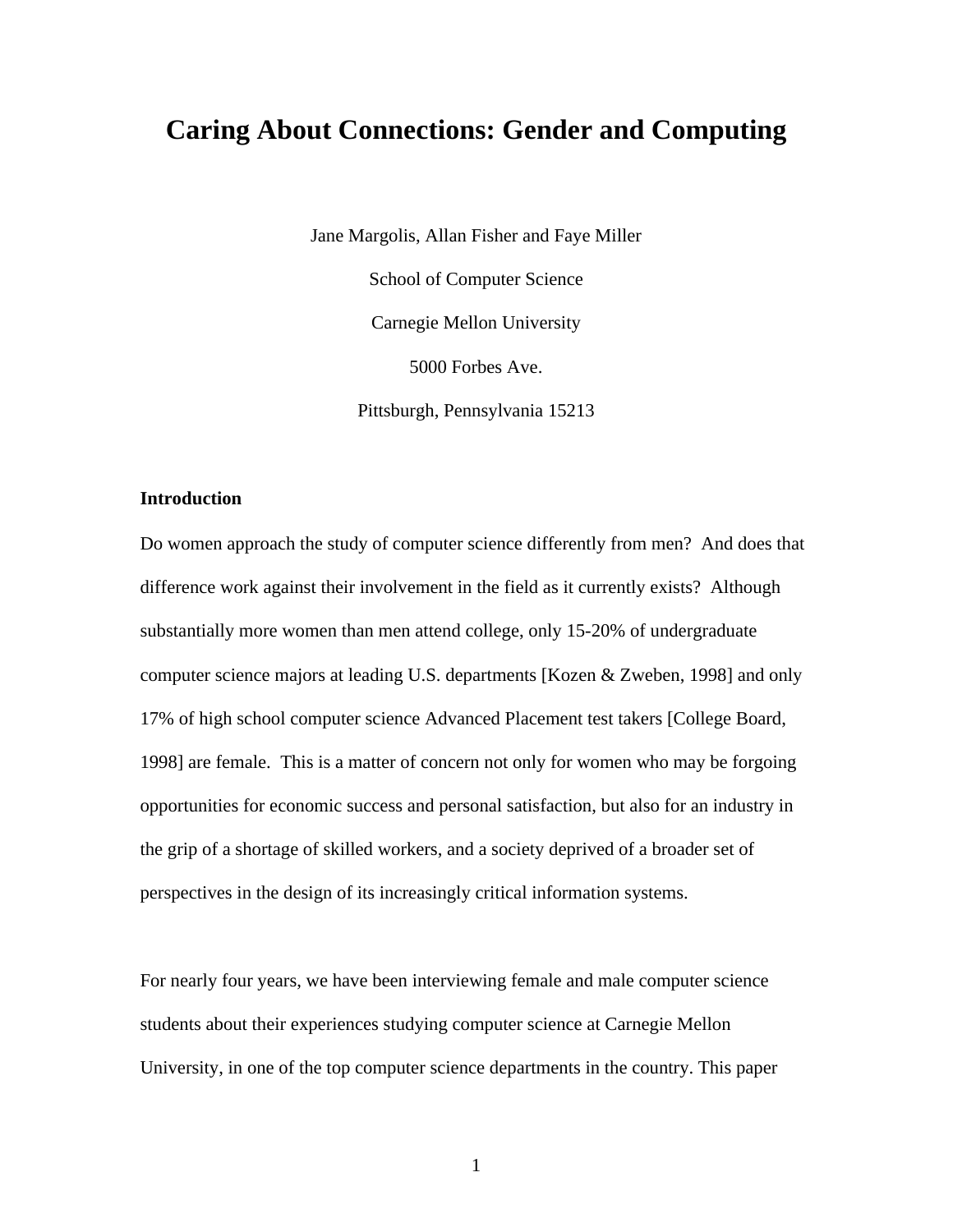explores the differences in orientations to computing that we hear in men's and women's interviews when they arrive at the university, and traces the effects of these differences on women's sense of belonging and comfort in the program, and on their decisions to stay or leave. While most of the male students describe an early and persistent magnetic attraction between themselves and computers, women much more frequently link their computer science interest to a larger societal framework. Nearly half of the women we've interviewed attach their interest in computer science to other arenas, such as medicine, education, space exploration and the arts. For many of these women, while interest in computing is strong, they are concerned that their study of computer science *not* require a myopic focus on the machine, or detach them from people and other concerns.

We also discuss how computer science curriculum and culture frequently mirror and bestow prestige on an orientation toward computing commonly identified with men, while devaluing and pushing to the margins the orientations associated with women. Certainly there are women and men whose approaches and perspectives are more alike than different; some women love gizmos, gadgets, and "technology for technology's sake," and not all men subscribe to the "geek" ethos. Yet the identification of computing as a male domain is so pervasive that men suffer far less from a mismatch with the dominant culture than do women. In this context, we discuss the importance of "revisioning" computer science, so that the answer to the question "what is computer science?" incorporates and values women's perspectives as well as men's.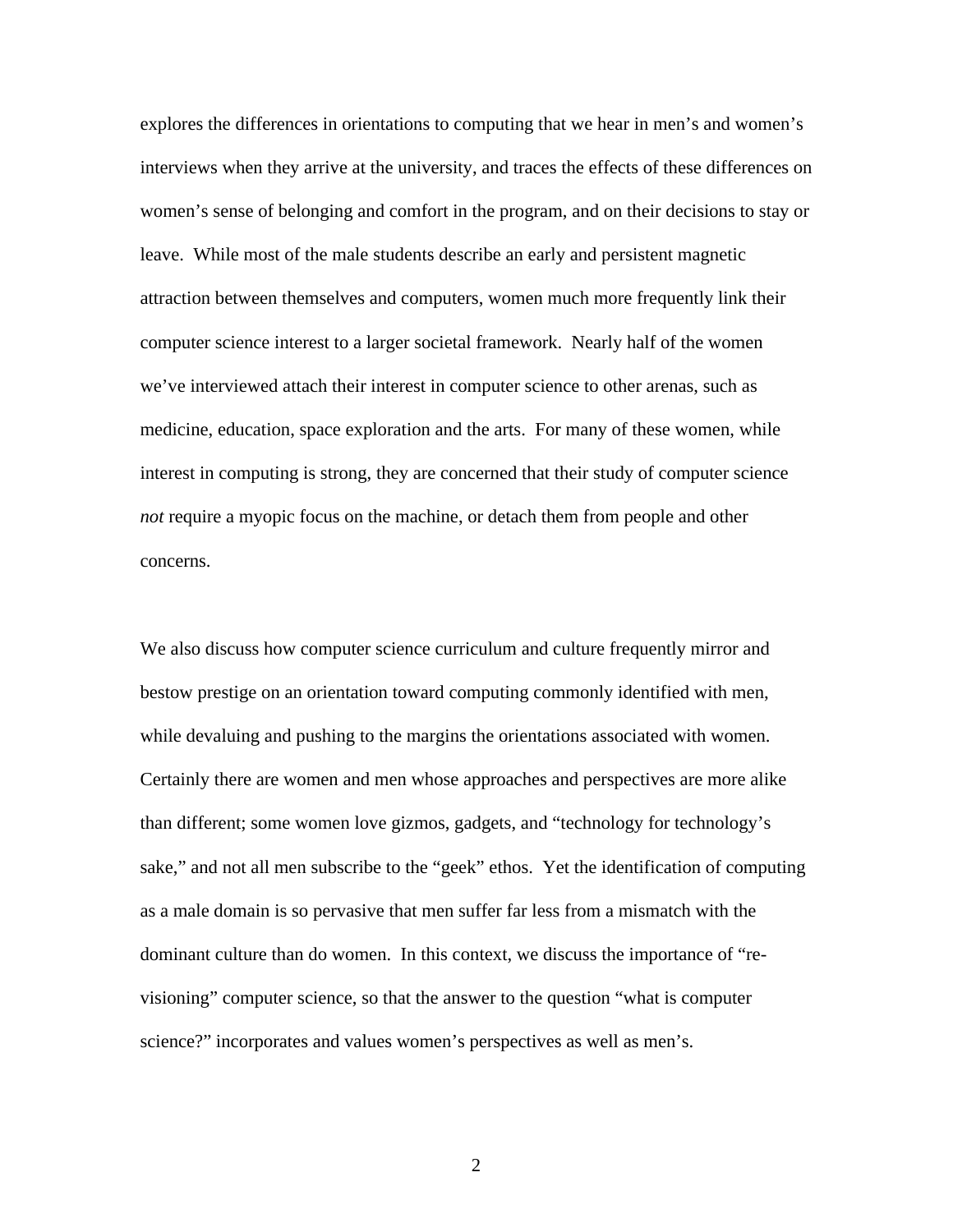The study of which this paper is a part is longitudinal, following students' experiences for two to four years. The heart of our data is transcripts of semi-structured, open-ended interviews with students which occur once per semester. Additional data are gathered through surveys, classroom observations, interviews with faculty, a small journal writing project, and monitoring of electronic discussion forums. Our sample consists of the majority of female CS majors at Carnegie Mellon, and a comparable sample of male majors. To date we have conducted interviews with 51 female and 46 male computer science majors.

## **Caring About Connections**

Almost all of the women students who are admitted to the Carnegie Mellon School of Computer Science enter with high enthusiasm and interest. We have interviewed the former president of her high school's computer club and another student who took great pride in being the computer "genius" in her family. These students major in computer science because they feel competent in and enjoy computing and programming. As one woman told us: "I have always been a problem-solving person and it just really gives me a rush when you are working and working on a problem and finally it just works!" Women talk about the pleasure in "systematic thinking," as well as the creative aspects of programming -- having a program express their individuality. Almost every woman in our sample came to computer science as a "math and science person," enjoying problemsolving, puzzles, and logical thinking tasks.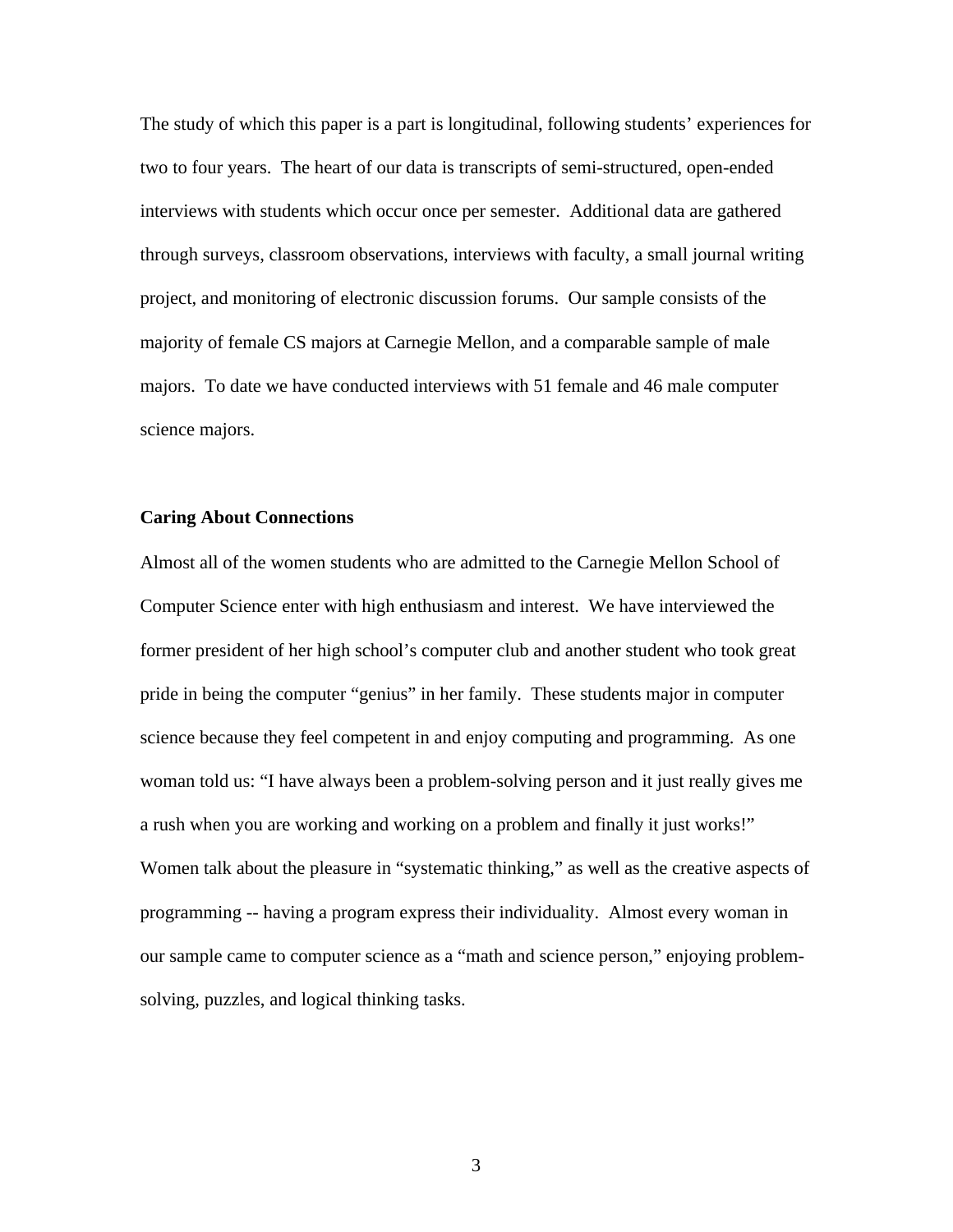While these students are enthusiastic about computers and programming, and talk about the "rush in having my program run," the *context* and *connections* of computing to other arenas makes the study of computer science meaningful for them. Forty-four percent of the women we interviewed, as compared to 9% of the men students, link their interest in computers to other arenas. These women emphasize the importance of having computing and their programs "do something." Some students have specific projects in mind, such as this woman who wants to use computers in biology :

*I think with all this newest technology there is so much we can do with it to connect it with the science field, and that's kind of what I want to do (study diseases)…Like use all this technology and use it to solve the problems of science we have, the mysteries.*

Another is interested in the links between computing and education:

*What I would really like to do is teach...would like to minor in education, how computers affect education and what is the most efficient way to use them in education.*

Several of the women we interviewed didn't have a specific field in mind, but stressed how important it is that their computer work do something useful for society. A first-year student told us how much she enjoyed science fiction when she was young. She remembered reading about a robot that was "more like a tool; it wasn't something that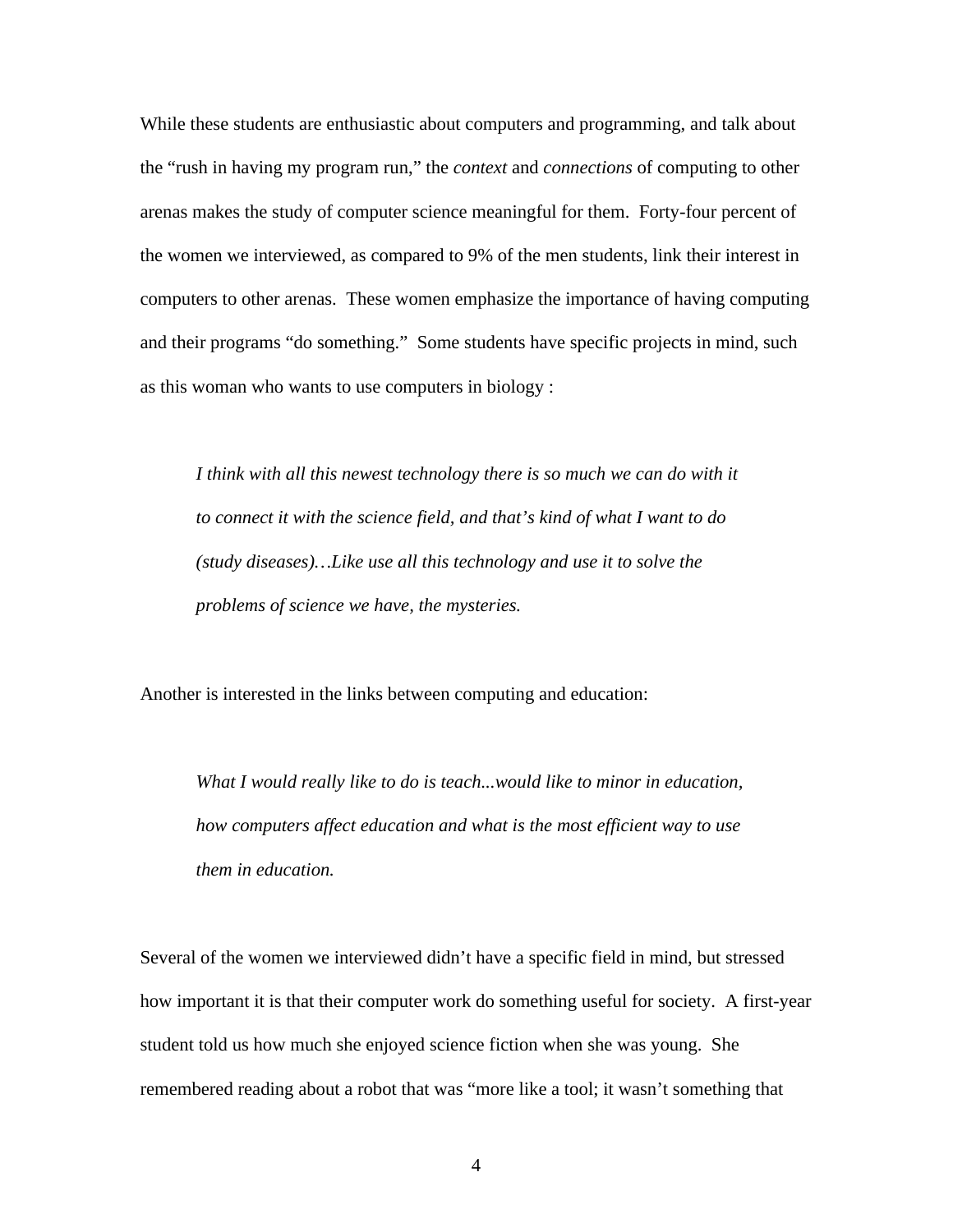would take over a place, but it was a machine that would help out." She said she wants to help design this type of intelligent machine. She was inspired by a recent Carnegie Mellon lecture about a robot car, in which the lecturer explained the utility of the car by describing the number of accidents and deaths caused by human error. This use of computers resonated with this student's desire to connect computer science to real world problems:

*The idea is that you can save lives, and that's not detaching yourself from society. That's actually being a part of it. That's actually helping. Because I have this thing in me that wants to help. I felt the only problem I had in computer science was that I would be detaching myself from society a lot, that I wouldn't be helping; that there would be people in third world countries that I couldn't do anything about...I would like to find a way that I could help. That's where I would like to go with computer science.*

Answering the interview question "What interests you most about computer science?", a female student told us she wanted:

*...to be able to write a program that would actually help; not programming for the sake of programming, which is what I am doing right now. But programming for the sake of solving a specific problem, or for*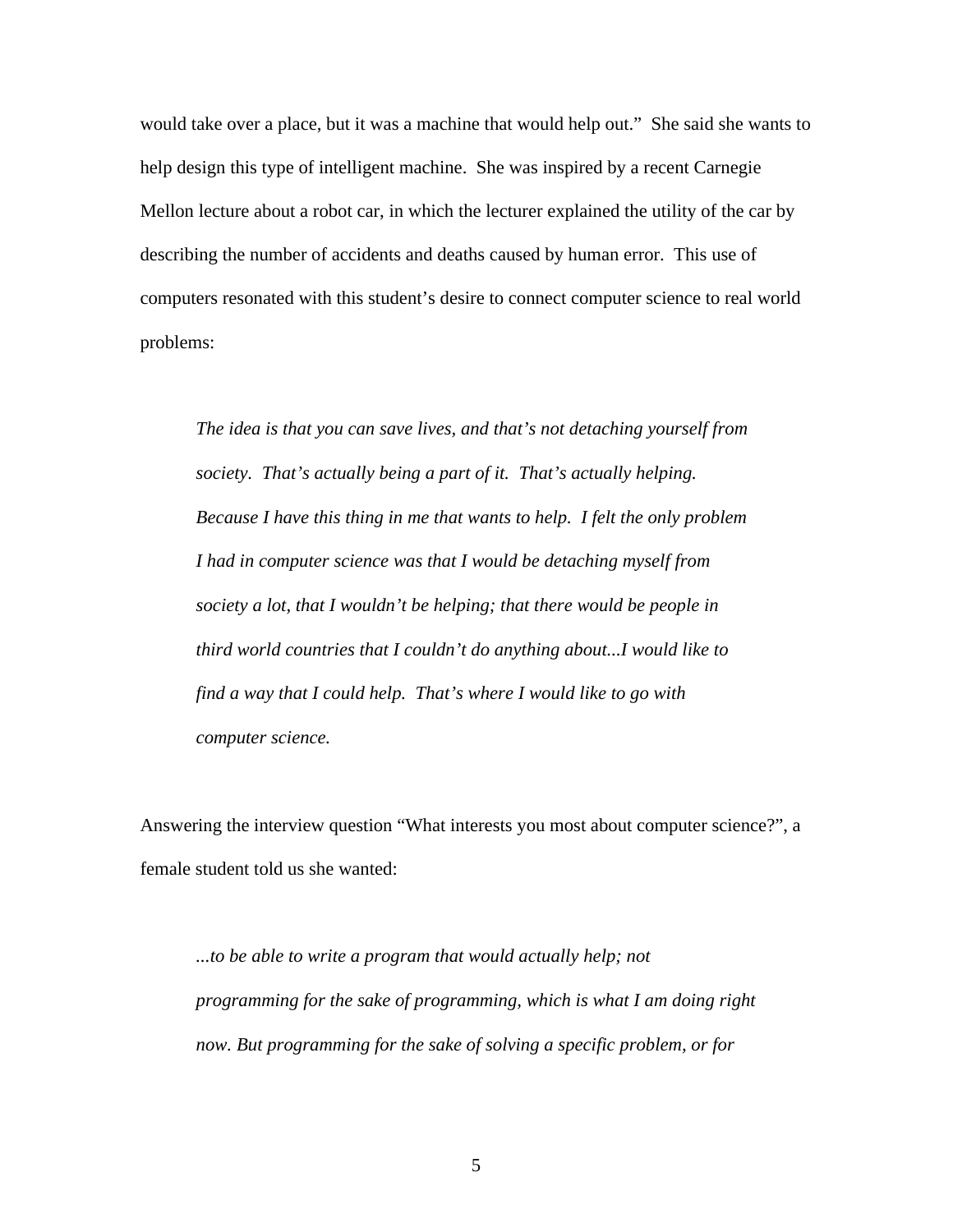*the sake of developing a program that would solve something very specific.*

Another woman student who has always done well in math and science, who finds these subjects to be fun, relates her interest in computer science to her concern for her grandmother's medical condition:

*I don't think science--just for making video games--is worth the energy and talent that it takes, but I think it's important if it makes a contribution, so...Um, part of that would be a contribution in medicine, like, my Grandma had a pacemaker, a renal dialysis machine, it's like...I've seen the contribution in my family in my life, so that's something. Medicine has always fascinated me, so I just always wanted to apply my sciences there. And I see the opportunities now, with the computer technology to apply there and that's what I want to do.*

These quotes are examples of how women students' passion for computer science, their excitement about the field, is often presented and articulated in terms of the *context* of larger, often people-oriented issues. This is not to say that these women do not enjoy the purely technical aspects of computing, because many do. But a distinction is often made. For instance, a woman student described a difference between herself and most of the male students. She says they want to focus on "building bigger and bigger computers." "That's fine," she says, "and I'd like to be involved with that, too, but in the long run I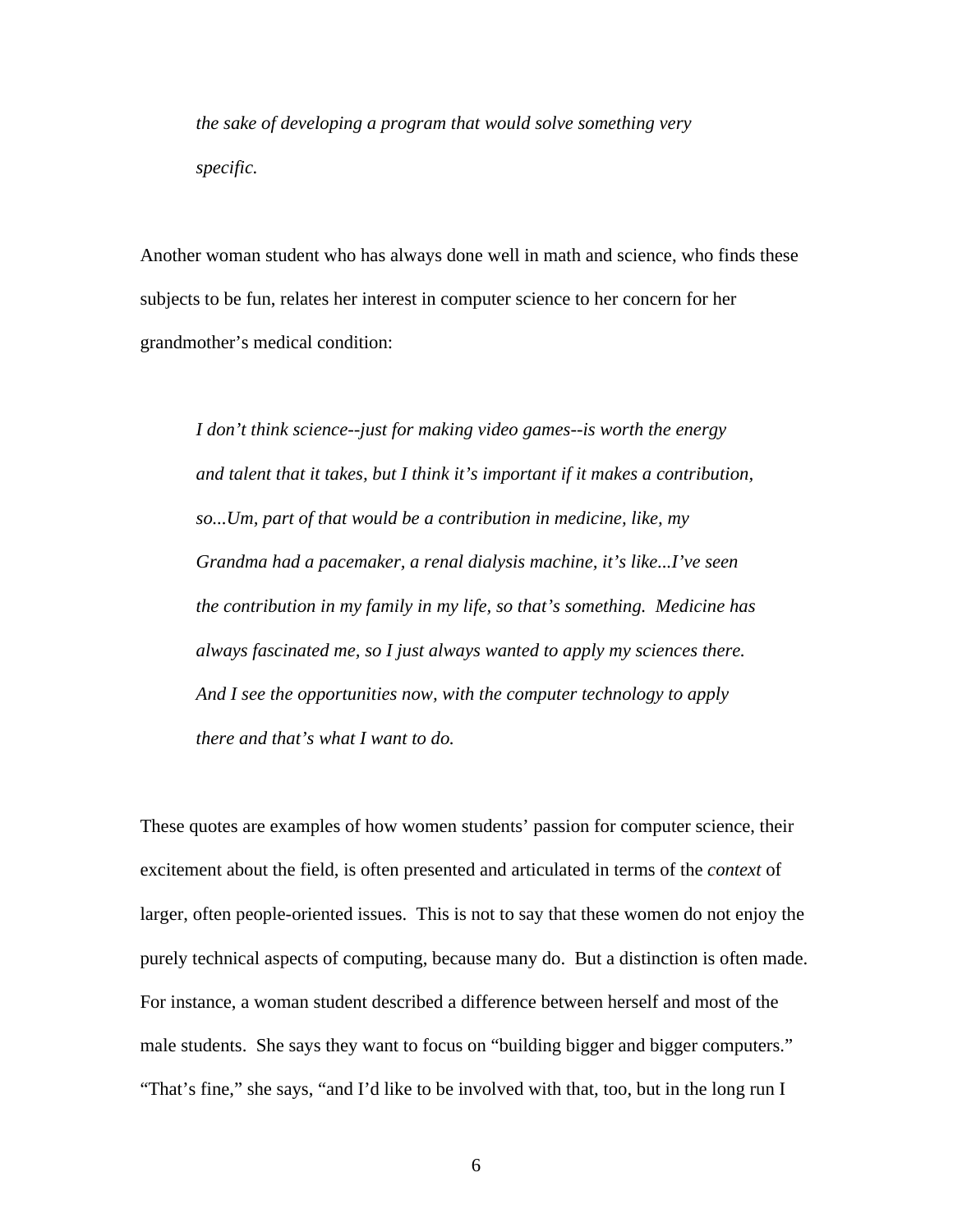want to use computers for what they are now, and just use them to help people." These narratives echo the theories of developmental psychologists [Gilligan, 1982; Miller, 1976; Pipher, 1994] who study the lives of girls and women. Miller [1976], in her landmark study of women's psychology, states:

*It is true that women, like everyone, are motivated out of the well-springs of their own being. In that sense, we all, at bottom, act on what is moving us individually. It is also true, however, that women feel compelled to find a way to translate their own motivations into a means of serving others and work at this all their lives. It they can keep finding ways to do this, they are often comfortable and satisfied--and they do thereby serve others. This translation of motivation accomplishes an integration that is significantly different from the integration that society encourages in men. In fact, our society specifically discourages men from even attempting anything like this. (p.63)*

#### Male Fascination with the Machine

In our interviews with male students, learning all about the computer is described as a pleasurable end in itself. Concerns with context are rarely articulated in most men's interviews. In response to our opening interview question, "Can you tell me the story of you and computers?" many male students describe falling in love with the computer the minute they put their fingers on the keyboard--often at a very early age--and the screen responds. For most of the male students in our study, love of computing comes early, and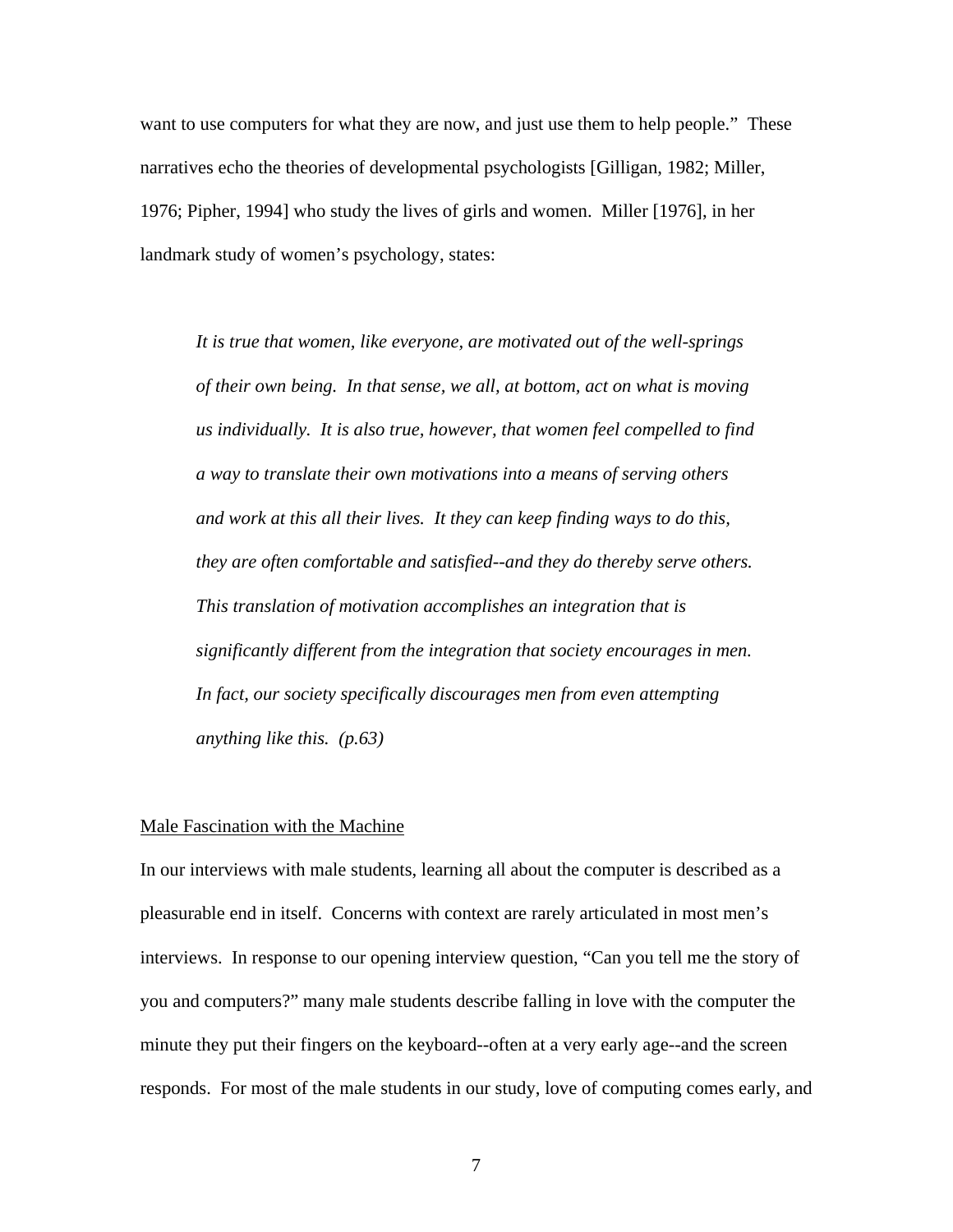becomes part of their identity and the stories they tell about themselves. They describe a magnetic attraction between themselves and the computer, with the computer becoming an object of fascination and allure. From then on their activities, conversations, waking hours center around the computer. The computer is the ultimate toy. "Intensely fascinated," "play" and "fun" are words they use when they describe their first experiences with computers. One of the male students we talked to says, "My mother bought me a computer back in Alabama when I was four years old and I guess ever since it has been me playing video games, thinking 'WOW, how did they do that?'" Another student tells us:

*Well, I think it was sometime in middle school, sixth grade, about then, my dad borrowed a computer from a friend, it was an old black and white Macintosh, just totally self contained one unit thing, and I remember just playing with that all the time and trying to figure stuff on it. And that got me really hooked...I was really getting into figuring things out on computers and I just knew that that was going to be something for me.*

This fascination with the computer often leads to self-initiated exploration and learning about various aspects of computing, including programming. When we asked a male student to describe how games were a key source of motivation to learn programming, he told us: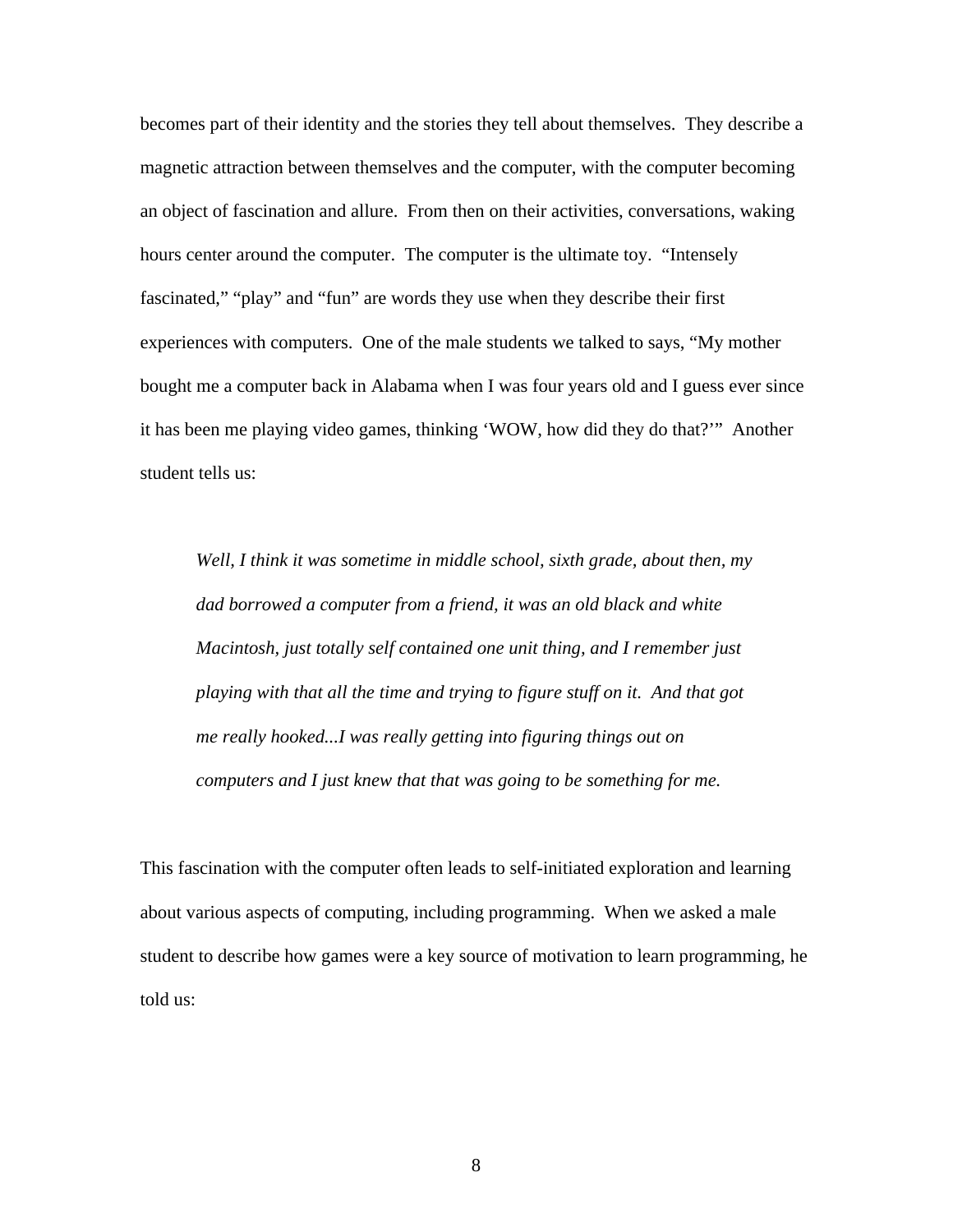*I would see stuff, because I played video games all the time and I really liked the graphics and everything. And I was interested in learning how to do that. So to learn how to do that you got to go get the books and to understand how to do graphics you have to understand how to do the basics so you have to learn the basics. And then just like a general progression, if you are interested in something and you want to learn how to do it, you have to get from point A to point B and along the way you pick up a lot of stuff that you need and will help you out with some of the other classes.*

This description of the pull to "figure out how it works" is something prevalent in the male interviews and almost non-existent in the female interviews. It positions the male students in a very active relationship to the machine. As young boys, males step right into the driver's seat, leaping from the outside to the inside. Many male students report programming to be a source of extracurricular pleasure, having done it since they were young (38% of the men among our sample, compared to 10% of the women). Male interviews are often filled with lengthy accounts of their computing experiences, jobs, and projects. Computing emerges as an integral part of their lives.

Even among the few male students who emphasize the importance of computers in the larger societal context, their focus still tends to be more machine-oriented than the women's. A male student who wants to make more computers useful for people says, "Since doing so much work with them [computers], it's become more a tool to me. I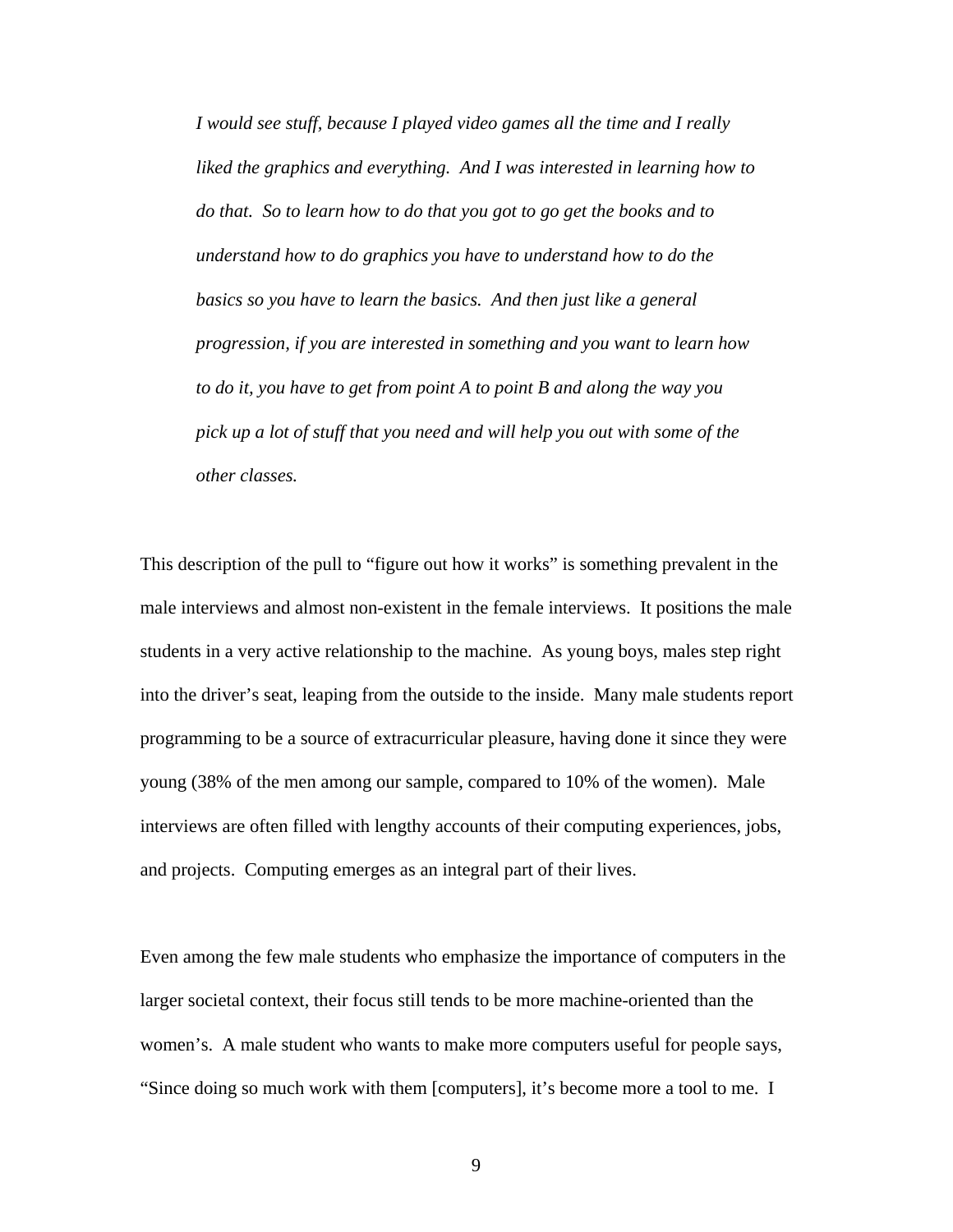can't imagine a contractor getting excited over a hammer, but having a great respect for it." Another student tells us: "I've always had aspirations of making computers. I read science fiction, and a lot of their dreams I would hope would become reality." He goes on to say that he aspires to make:

*. . . computers that can reason and think . . . interact with humans and carry out tasks efficiently and intelligently, and in the end become great companions for human life. That's the whole reason why we build them. And basically I guess that fits CMU's ideal, so . . . I just thought we would be a good match.*

The suggestion that men and women tend to view technology differently resonates with other research from the field [Honey, 1994; Martin, 1992; Schofield, 1995; Turkle, 1988]. Studying how males and females design technological innovation, researcher Brunner [1997] concludes:

*The feminine take on technology looks right through the machine to its social function, while the masculine view is more likely to be focused on the machine itself. As a result, when technology is introduced as an end in itself, as in a programming class, for instance, young women are less likely to be interested than young men.*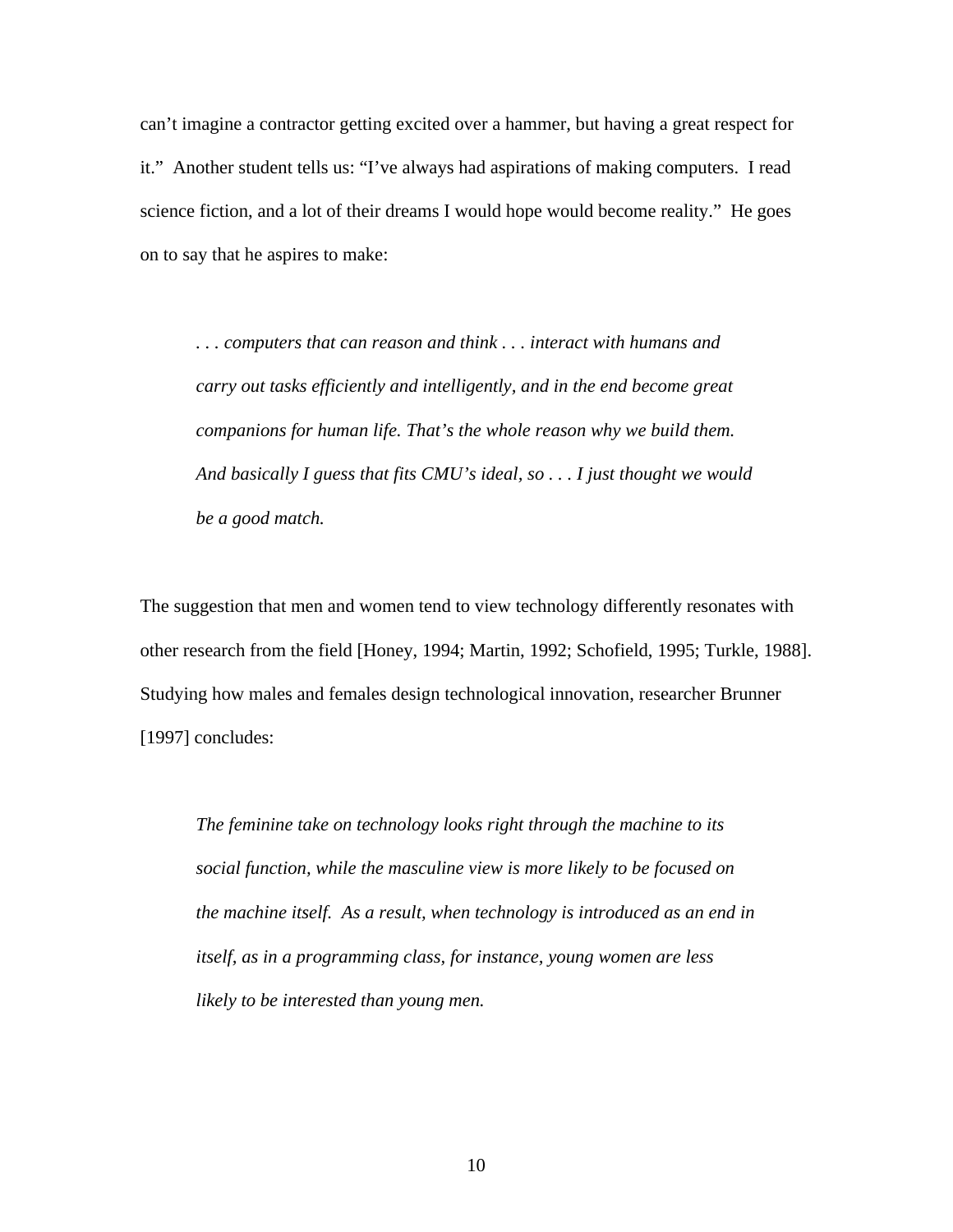A meta-analysis of research on gender and science concluded that a "major sex difference in interests in math and science is its perceived usefulness" [Linn and Hyde, 1989]. Schofield's [1995] ethnographic study of the introduction of computers into a high school found this difference among the male and female teachers, as well:

*A number of male teachers also reported doing things such as building computers for fun or deciding to teach computer science out of a deepenough fascination with the subject to lead them to switch fields, although it required a major investment of time and effort. Not a single female teacher we interviewed spoke of the kind of fascination with the computer that a number of their male peers evidenced. Rather, those who responded positively to them tended to speak about their actual or potential usefulness.* (p.161)

The mass media has popularized a similar conception, the "toy/tool" dichotomy – the idea that boys and men see computers as toys to play with, while girls and women use them as tools to do things with [Kantrowitz, 1994]. Whether these differences are fostered by parents and society or not, they are reinforced by many cultural and educational cues, all pointing to computing as a male domain. Unfortunately, they leave many women questioning whether computer science is a place for them, and wondering if their orientation will allow for comfort and success.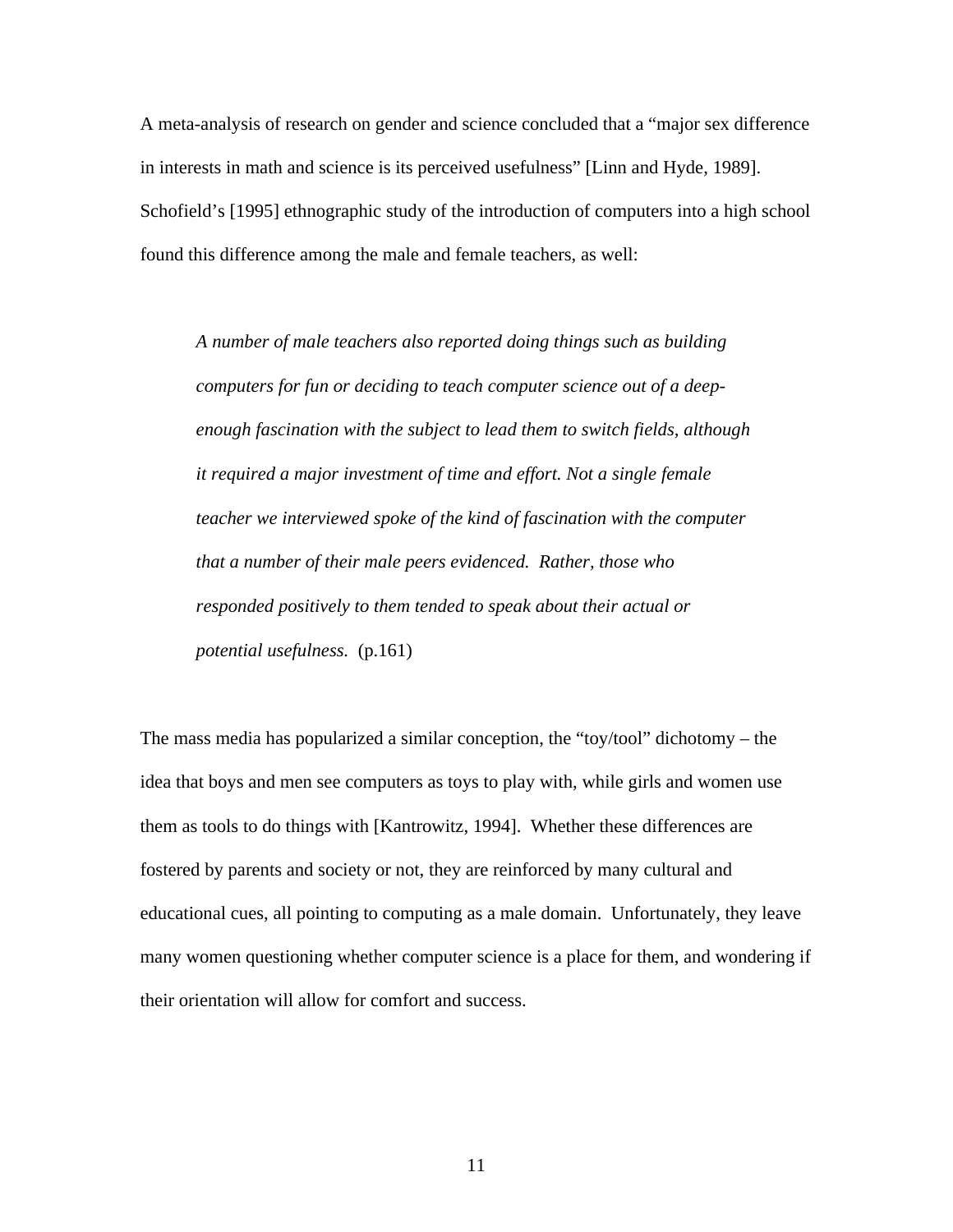#### **Gender and Computer Science Culture**

Women we have interviewed often speak of struggling to maintain their own confidence and breadth of interest in the computer science environment. College computing cultures often reflect the ways of the male-dominated hacker subculture, one in which joy, play, fun, love are wrapped up in intense, singular focus on computing and the computer itself. The lifestyle is one in which hackers seem to spend nearly every waking hour at the computer, talking incessantly about computers, eating and sleeping in front of the computer [Hafner & Lyon, 1996; Kidder, 1981; Levy, 1984]. In their article "Encountering an Alien Culture," [1987] researchers Sproull, Kiesler and Zubrow describe the college computing culture as one in which skills such as speedy programming are highly valued:

*"there is competition to write the best, fastest and biggest program...the status hierarchy is revealed through assigning people to such categories as wizards, wheels, hackers, users, and losers. True members of the culture can be found at the terminal room or computer center at all hours of the night."* (p.175)

Many women students are hesitant to join this "computer science world" in which they sense that the links to other interests in their lives will disappear. In her article "Computational Reticence," Sherry Turkle [1988] concludes that "when women are introduced to [computers] in cultural contexts where the most successful users seem to 'love the machine for itself', they define themselves as relational women in terms of what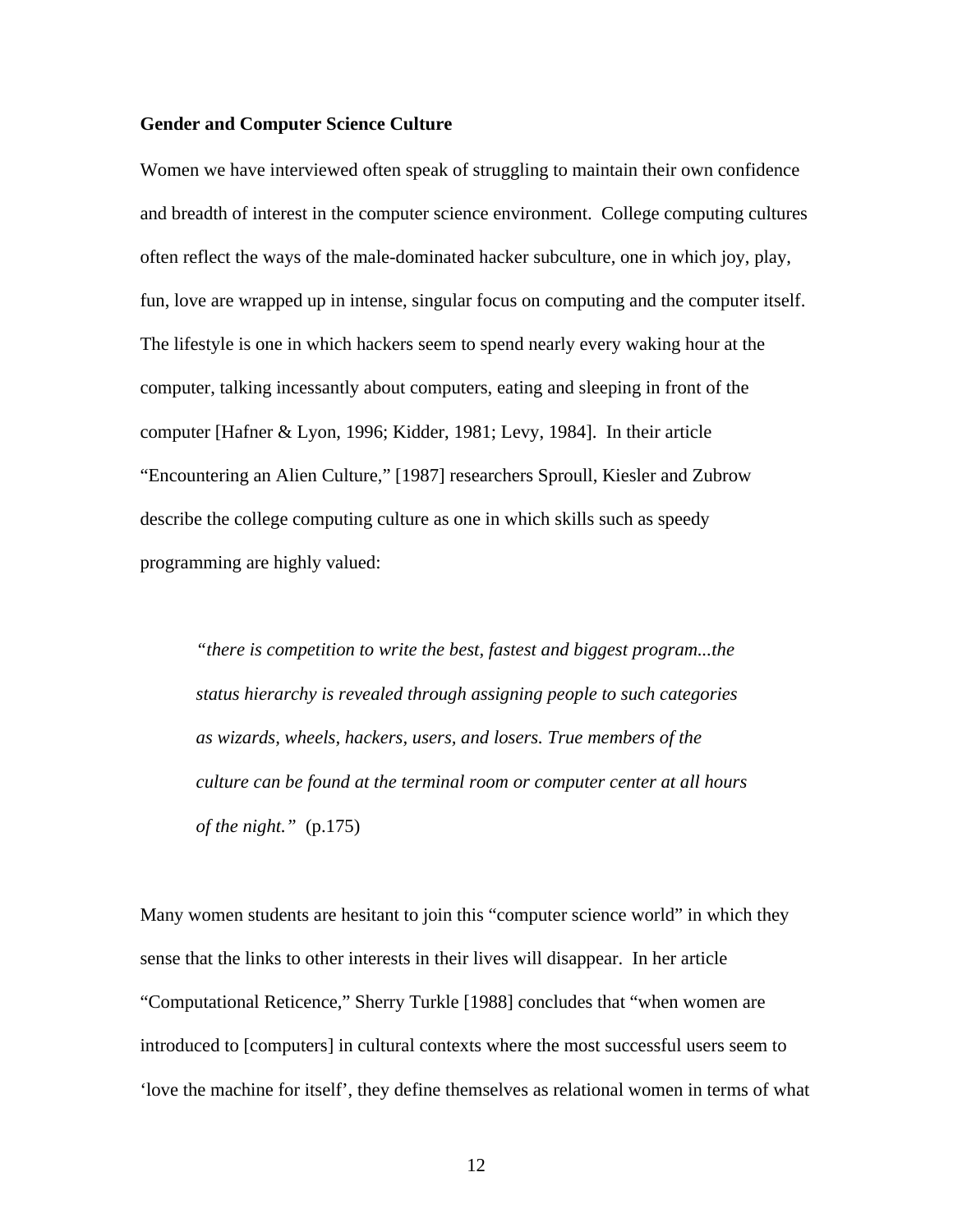the 'serious' computer users are not." (p. 44) When we asked a sophomore if there was anything she disliked about computer science, she responded:

*Once you start working in computer science, you tend to limit your world to the world of computers, and you sit in front of the machine, and everything that is on the machine is your life. I saw that about myself. Like since I've come here, I feel like everything is with a computer, you know? And a few weeks ago I went and watched a nature movie, you know? I used to read National Geographic regularly, and now I was like, "Oh my gosh! What's happened to me? I've forgotten this part of me altogether! What's happened?" You know, it's like . . . maybe because sometimes I feel like I'm getting segregated from the rest of the world. It's like the computer science world.*

We have then witnessed women's confidence erode when they compare their attachment to computing to that of their male peers. When the world around them grants prestige to the "boy wonders," departure from this path becomes "lesser than." A female junior who was very involved in the Internet before coming to Carnegie Mellon and who has always regarded herself as a math-science person, after several semesters doesn't think that computer science is for her, because "It's not my passion like everyone else. They're all, like, really into it." In her particular case her boyfriend is "really into robotics," planning to go to graduate school and become a professor, but she sees herself as different. When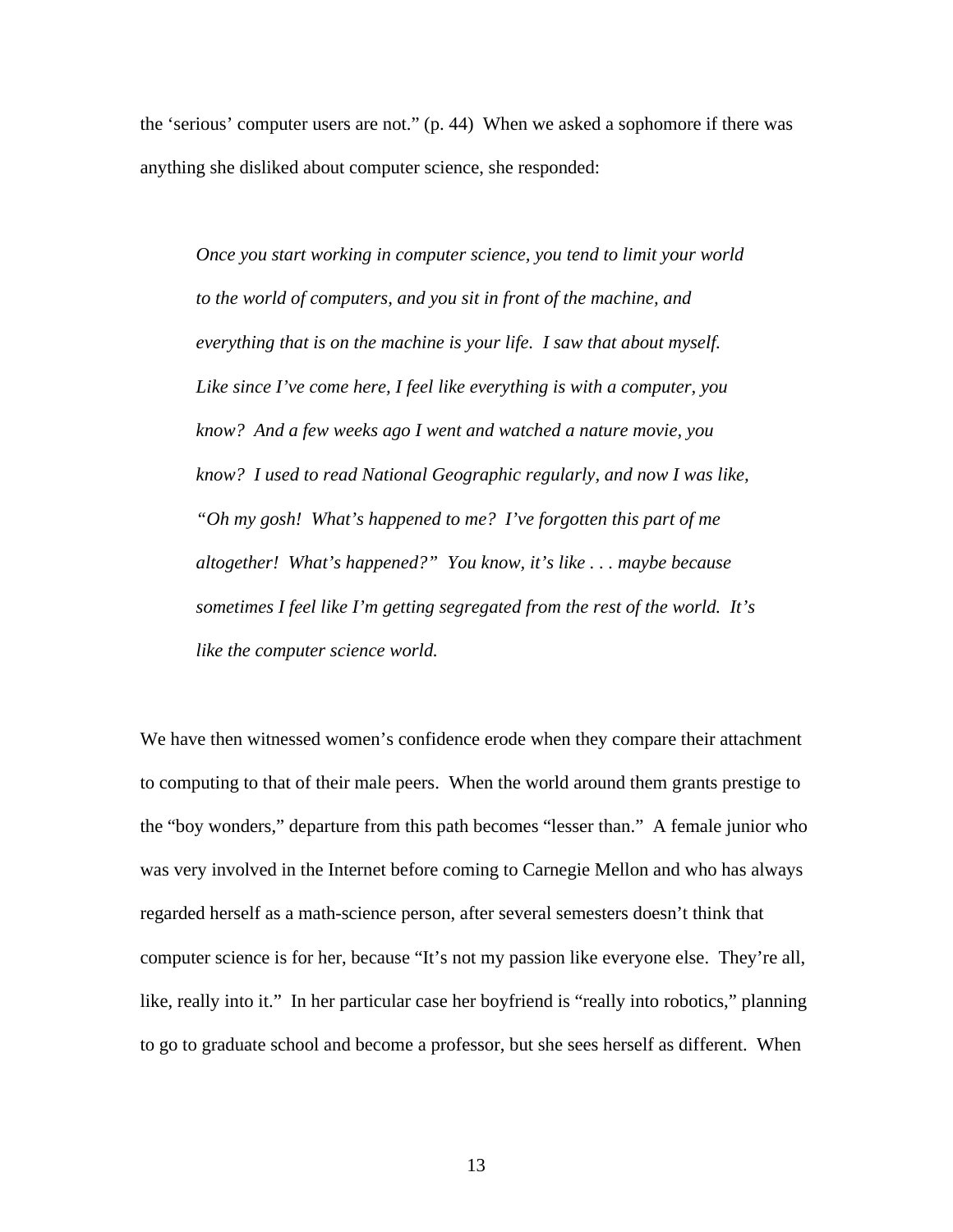the interviewer asks her to "talk to me a little more about the reasons you are thinking that computer science isn't for you," she says:

*When I have free time I don't spend it reading machine learning books or robotics books like these other guys here. It's like, 'Oh my gosh, this isn't for me.' It's like their hobby. They all start reading machine learning books or Robotics books or build a little robot or something and I'm just not like that at all. In my free time I prefer to read a good fiction book or learn how to do photography or something different, whereas that's their hobby, it's their work, it's their one goal. I'm just not like that at all; I don't dream in code like they do.*

Comparing herself to peers who "dream in code," read computer books on the side, and do computing as their hobby, she feels she is not meant to be in computer science. Another woman questions whether she should even be in the major:

*Sometimes I feel they [male peers] have a motivation that's deeper than I do. It's weird, I have that kind of feeling like, "What? Do I belong in this major if they love programming that much!" and I have friends who will be like, "Well, I am going to teach myself a new language" and they'll go pull an all-nighter. I don't have that motivation, so "Am I in the right department? Am I in the right thing?"*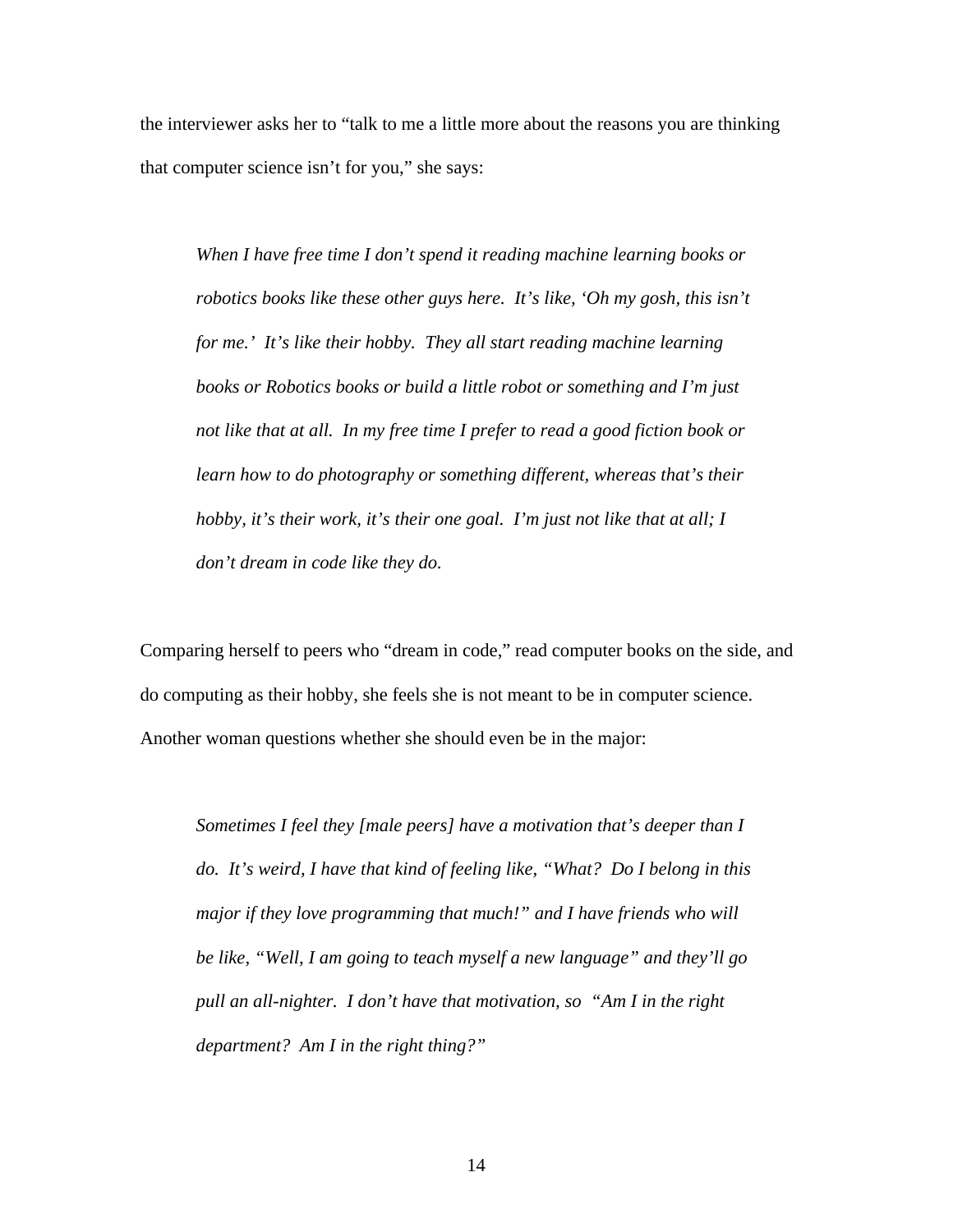Such concerns appear to be heightened as women struggle with course material; some come to conclude that a narrow focus of interest is necessary to do well, and that their orientation to computers isn't "enough." For example, we interviewed a woman who ended up transferring out of Computer Science to Information and Decision Systems (a computer-related major reputed to be more people-focused). She related that she was not interested when her computer science classmates would talk about "the latest machinery on the market or how much RAM space a computer has and how they have to upgrade it and what new software they want (blah, blah, blah)." Twenty percent of the female computer science majors interviewed have questioned whether they belong in computer science, because they feel they do not share the same type of focus and intensity of interest they see in their male peers.In our last interview with a student who ended up transferring out, we asked her, "What advice would you give to a high school senior thinking about majoring in computer science?" and she replied:

*I think they kind of have to be the people that do programming and other... that do other computer science stuff in their free time. They have to be the people that, like, know a lot about it and like really like it in order to spend a lot of time learning about stuff, and having the motivation to just...learn about random computer science stuff.*

When the interviewer asked her "What do you think it takes to be a good computer scientist?" she responds: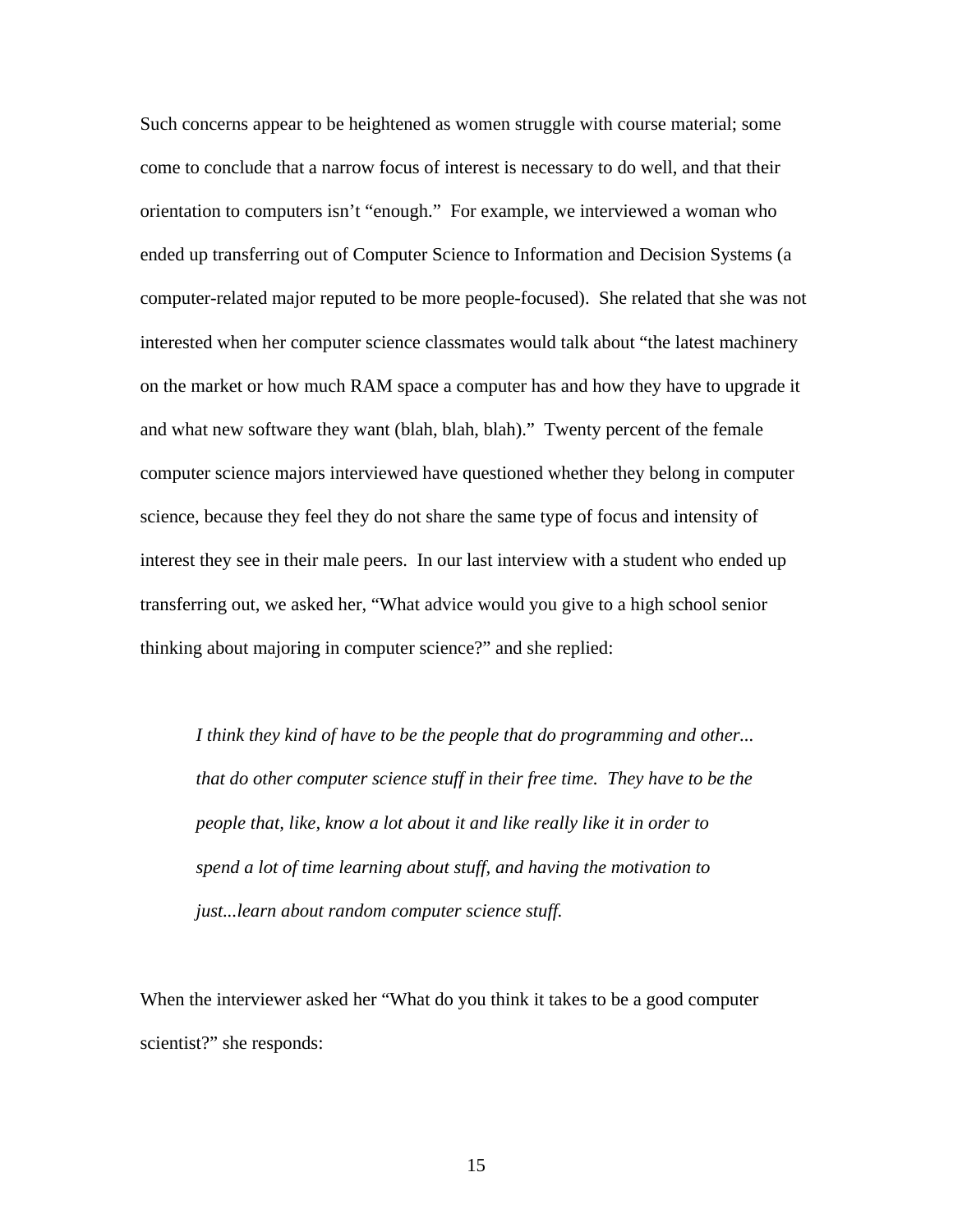*I think a lot of people are just born with it. You just gotta be like, "Computers! Yeah! They're awesome! They're my life!" You know, a lot of computer scientists, that's all they do.*

Yet, this same environment can be very comfortable, almost "like home," for most (but not all) male students. They are thrilled to find so many other companions who love computers and computing as much as they do. As one male first-year student says:

*. . . Finally there are all these people who also love computers as much as I do, and I can actually talk about this stuff without being looked at strangely or whatever. (laughs). . . I like that I can talk and discuss about some interesting things that I see with computers and what we can do with them. And . . . I mean, that's probably the difference between computer science people and others -- that I can actually talk what I want to do. But that's just it . . . because you're so amazed that hey, there's all these other people all of a sudden that love these computers! And I can now talk about this, so . . . instead of just talking about just more socially interesting subjects.*

#### **Reforming Undergraduate Science Education for Greater Participation**

We have found the notion that computers is "all they do" to be quite prevalent among majors and non-majors alike, when discussing what it is like to be a computer science major. While we have heard both male and female students assert that "this is not me"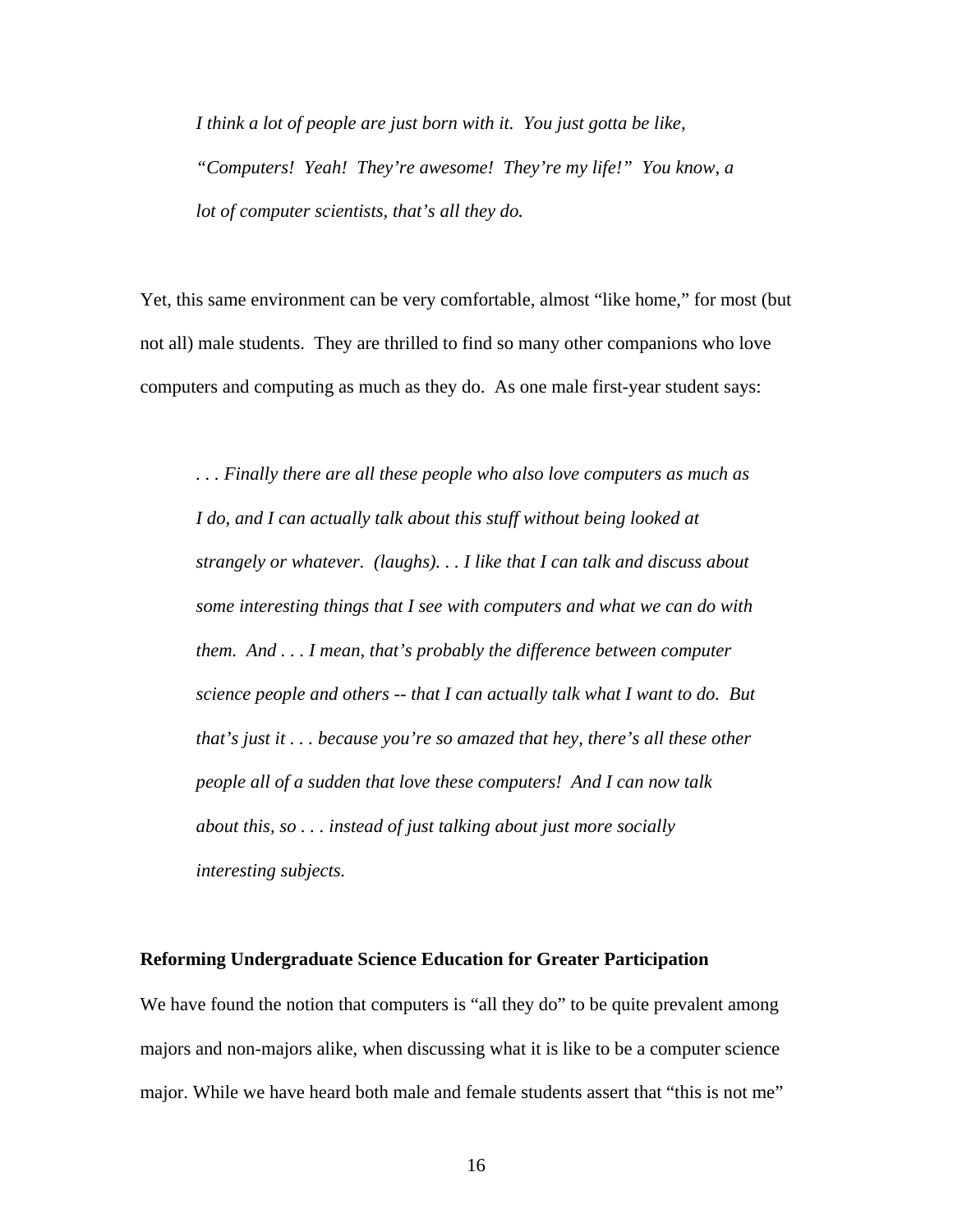[see Margolis, Fisher and Miller, 1998b], this pervasive image of the computer science student has a more deleterious affect on women students.

Curriculum helps set the tone and, unfortunately, most computer science programs in their early years are narrowly focused on programming and the more technical aspects of the field, with applications and multidisciplinary projects deferred to the very end. This gives beginning students the false message that computer science is "only programming, programming, programming," abstracted away from real world contexts. Feminist educator Sue Rosser [1990], from her investigation of gender and science education, argues that "insuring science and technology are considered in their social context…may be the most important change that can be made in science teaching for all people, both male and female" (p.72.) Computer science professor Dianne Martin [1992], in her article "In Search of Gender Free Paradigms for Computer Science Education," discusses "a premise for the gender bias in computer science: the existing educational paradigm that separates studies of science, math, and computer science from studies of the humanities, starting in the secondary schools." She speculates that an integrated approach to computer science would attract more women students, and that "greater attention [should be paid] to values, human issues, and social impact as well as to the mathematical and theoretical foundations of computer science." (p. 1)

We stress that the goal is not to devalue or derail some students' single-minded pursuit of technical virtuosity, but rather to validate a wider array of ways to think about computer science, to engage students' interest and motivation to become computer scientists. In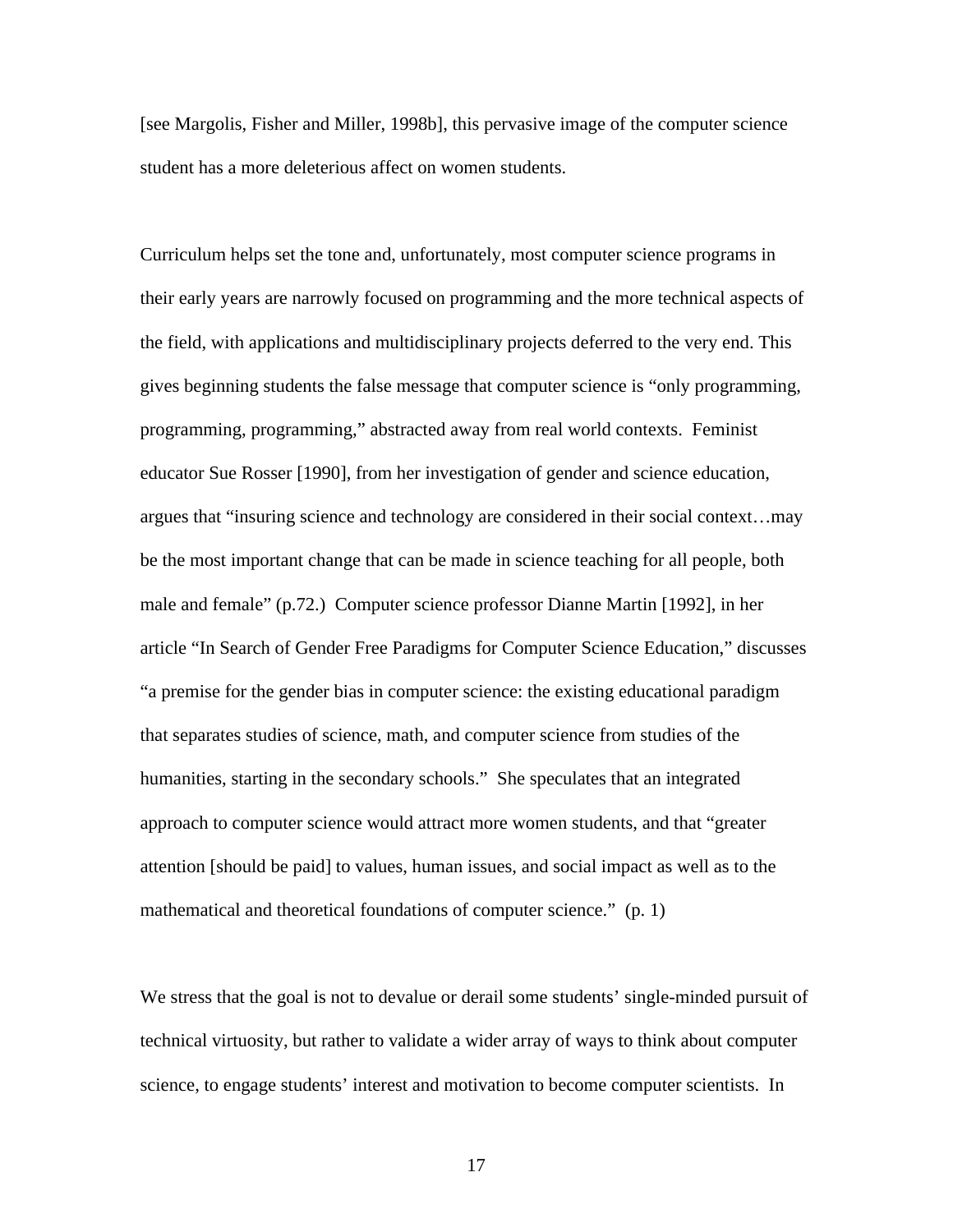light of these considerations, at Carnegie Mellon we have been making some modest efforts to broaden the perceptions of the field. We are trying to establish through the curriculum, pedagogy and culture that there are multiple valid ways to "be in" computer science. Some elements of a more contextual approach include

- 1) an "immigration course" for new students that exposes them to a wide variety of computer science issues and applications, to counteract the "all programming" stereotype;
- 2) interdisciplinary courses that bring students of diverse backgrounds together to work on multifaceted problems;
- 3) an undergraduate concentration in human computer interaction;
- 4) courses that focus on a variety of advanced computing applications, and
- 5) a new course (entitled "Computer Science in the Community") that engages students with non-profit groups in the local community, helping members in community organizations become computer literature and learn to use and manage computer technology. One of the male students in the course said: "This has been the only class that really has talked at all about interacting with people...It's a challenging and different way to think about computer science" [Gerson, 1998].

## **Resisting the "Male" View of Computer Science**

Until the long-range goal of gender integration and cultural/curricular change in computer science is accomplished, it appears that an important component of women's persistence in the major involves conscious resistance to the dominant culture. We have found that women who persist are those who have found a way to get the grades they are satisfied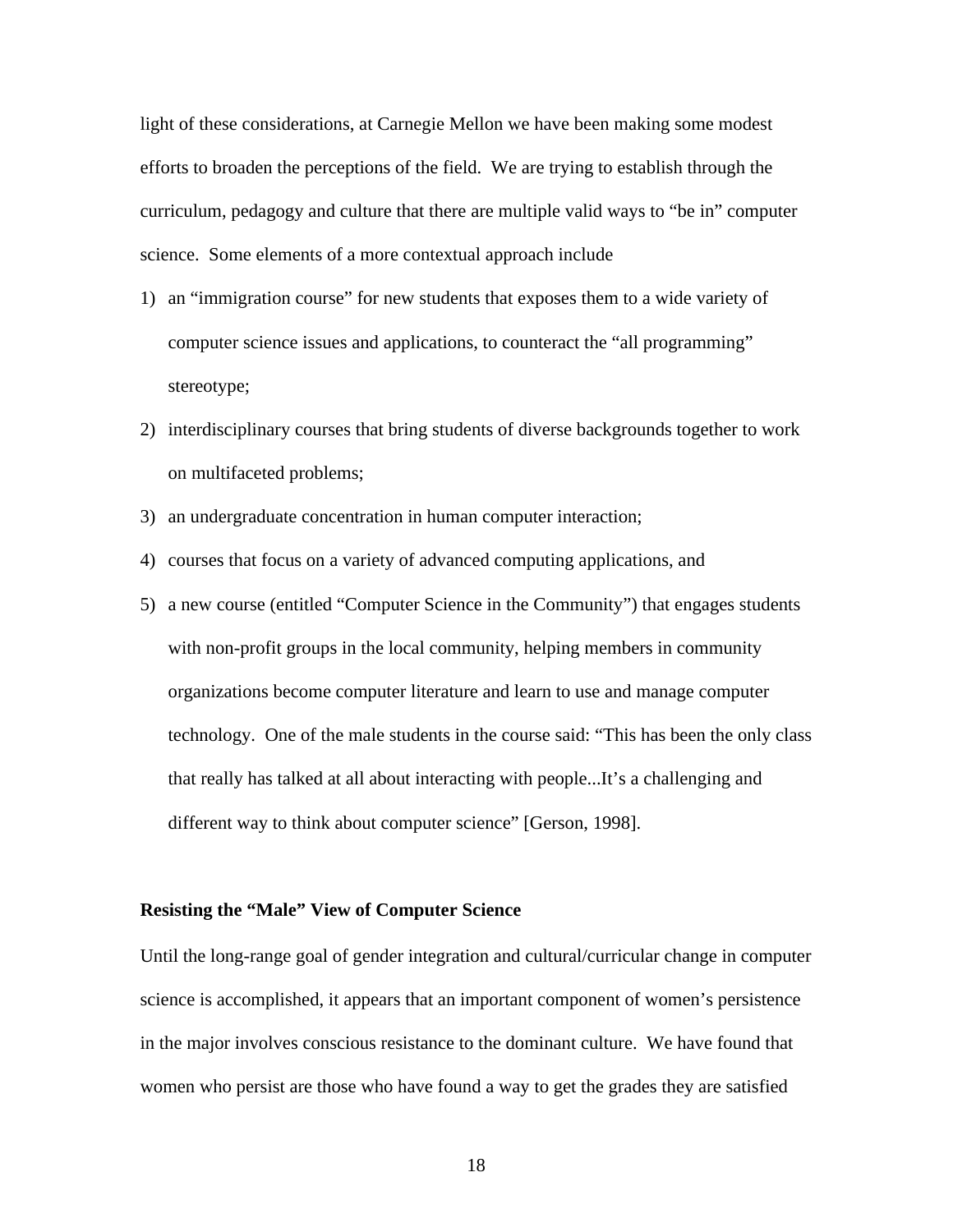with, and are able to reconcile a "different" relationship to computing. One female student told us how she has refused to conform to the image of the myopically focused "computer geek." And since she is "getting really good grades without changing myself" she is ever more confident that she can remain in the major and be herself:

*I: Well looking around and seeing that other students in the program are very focused on computers in a way that you're not, do you feel like you need to . . . is there any feeling of needing to conform to that, or are you pretty comfortable . . .*

*S: I refuse to. (laughs)*

*I: You refuse to, okay.*

*S: Like, I was worried that, like . . . what if I don't . . . like, will I need to conform to that? Will I need to read, like, books on computers all of my free time or something to survive here? And I feel like so far I haven't. I'm getting really good grades without that . . . without changing myself. So I feel much more confident now that I don't have to. It's kind of nice, I can, like, define a . . . prove them wrong or something.*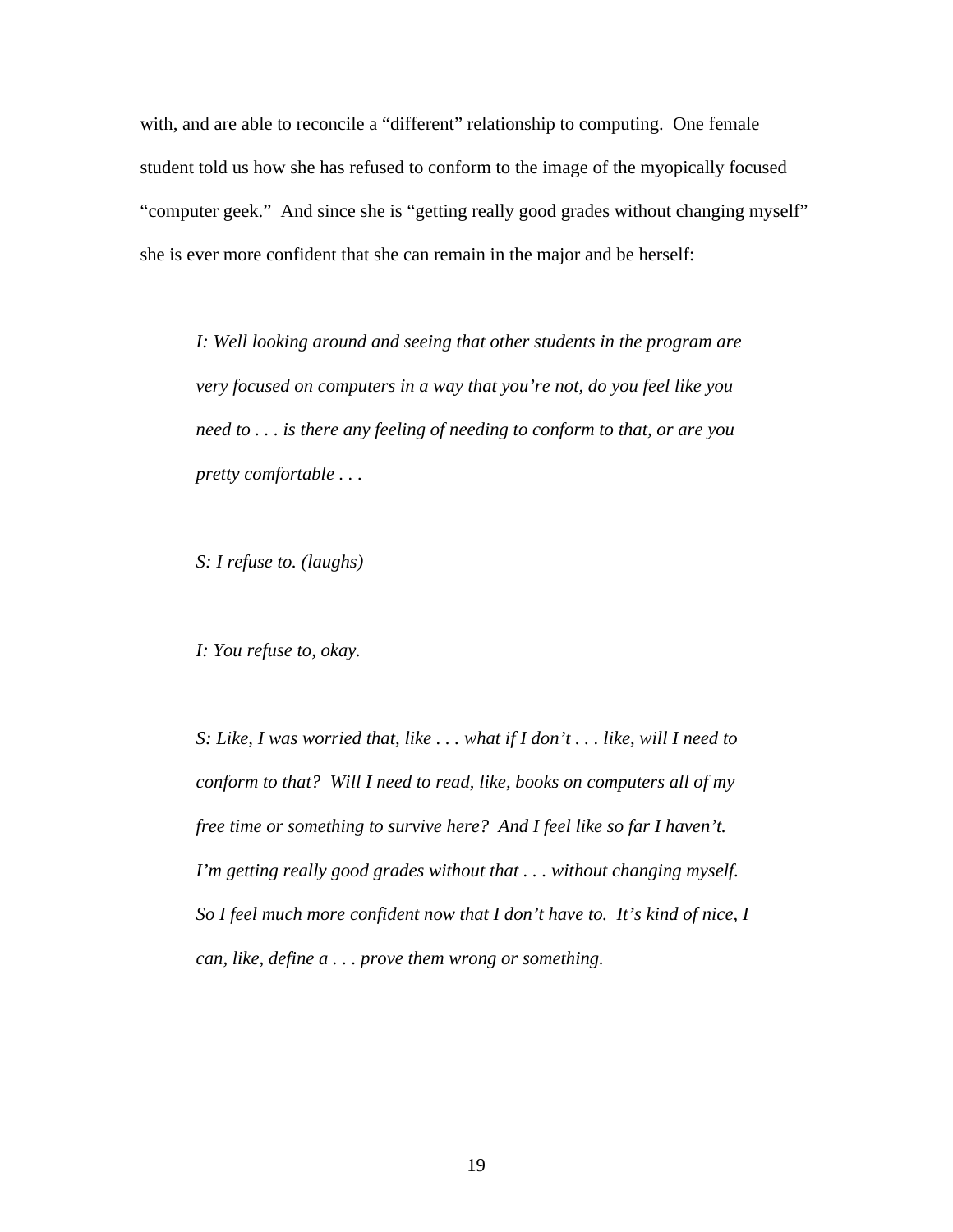Other students maintain a critical perspective on the "toy" orientation to computers and reaffirm their own perspective. A woman talks about her peers' response to a faculty lecture on the ways that computers can be detrimental:

*Everyone just said how boring it was. "Who cares that computers did not benefit anyone? We like computers! We love computers! We know computers! And who cares about the rest of the world?" . . . And if you're trying to make something that's going to change the world, that's going to help the world, you have to have some sort of concern about what's your long-term goal. Not just to produce Word 8 . . . I don't know, or Excel . . . whatever. (laughs) How . . . how is this helping? Or is it helping? Like go see if that stuff is doing anything.*

Computer scientist Frances Grundy (1998) argues that "the debate about the nature of computing is an important one and not simply because of its intellectual importance but also because of the implications as far as the attraction of women into the discipline is concerned." As an example, in her article "Mathematics and Computing: A Help or Hindrance for Women?" she examines how status and politics shapes the dominant definition of a field. She argues that "pure" computing (such as analysis of algorithms and complexity theory) has historically been considered more prestigious than applied computing because male theoreticians, who are the "inner circle" of computer science, define what is "real computer science." She believes that while "in fact, everything done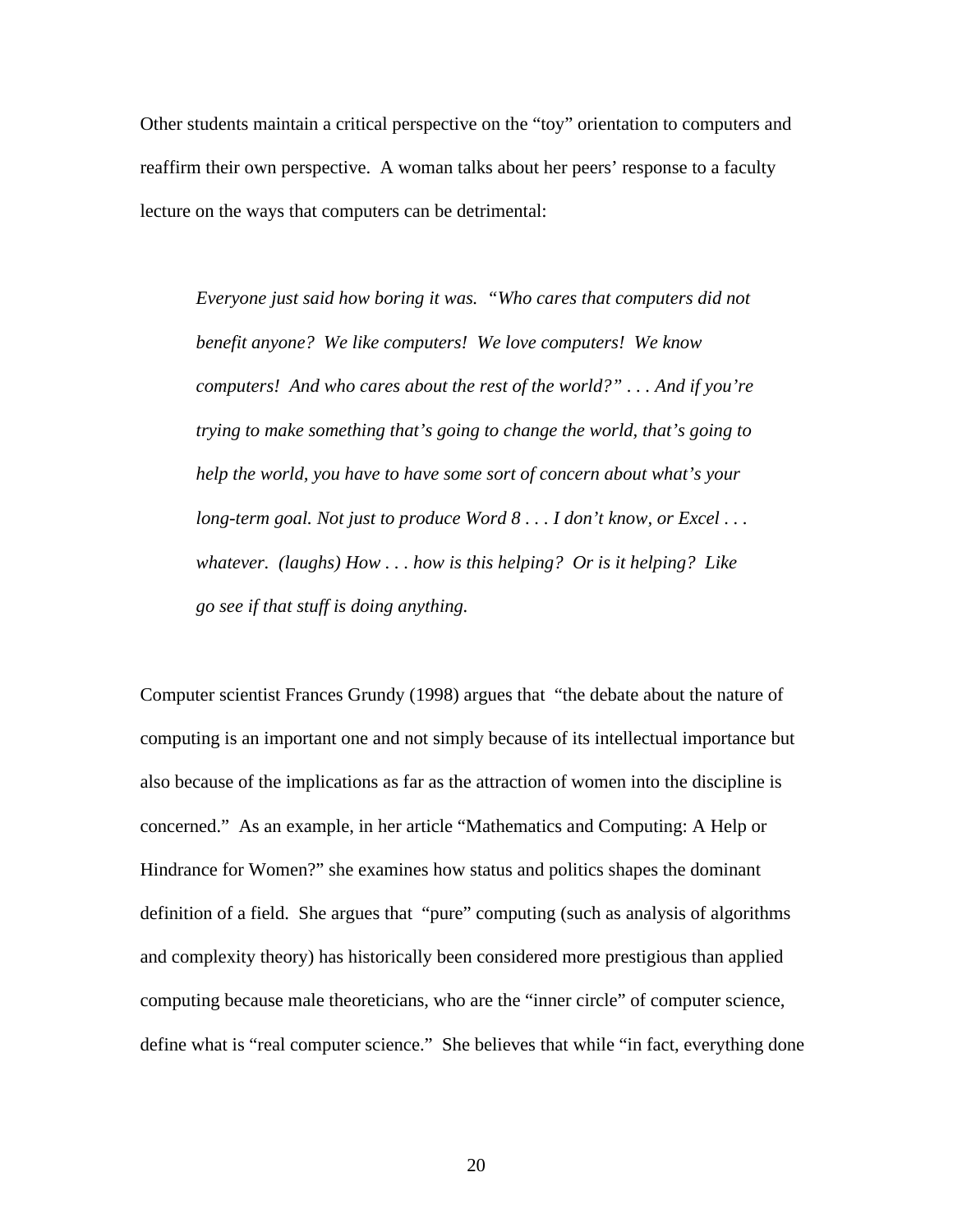on a computer requires some abstraction…abstraction by itself is not enough; we must be able to set the results of our task back into the real world."

Without taking a position on the math vs. computer science debate, we concur with the view that re-visioning computer science is an important project, both for engaging and educating more women to be inventors and creators of technology and for society as a whole. Will computer science continue to be staked out as male territory—as "guy stuff"—partly through a curriculum that promotes an unnecessarily (and misleadingly) narrow technical view, or can it be re-visioned as a discipline that is highly technical yet linked to other arenas, people, and the world?

## **Bibliography**

Brunner, Cornelia. (1997). "Opening Technology to Girls." Scholastic.com Research Report. URL http://scholastic.com/EL.

Chipman, S.F. and Thomas, V.G. (1987). "The Participation of Women and Minorities in Mathematical, Scientific and Technical Fields." *Review of Research in Higher Education*, 14: 387-430.

College Board. (1998). *Advanced Placement Program National Summary Report*.. College Entrance Examination Board.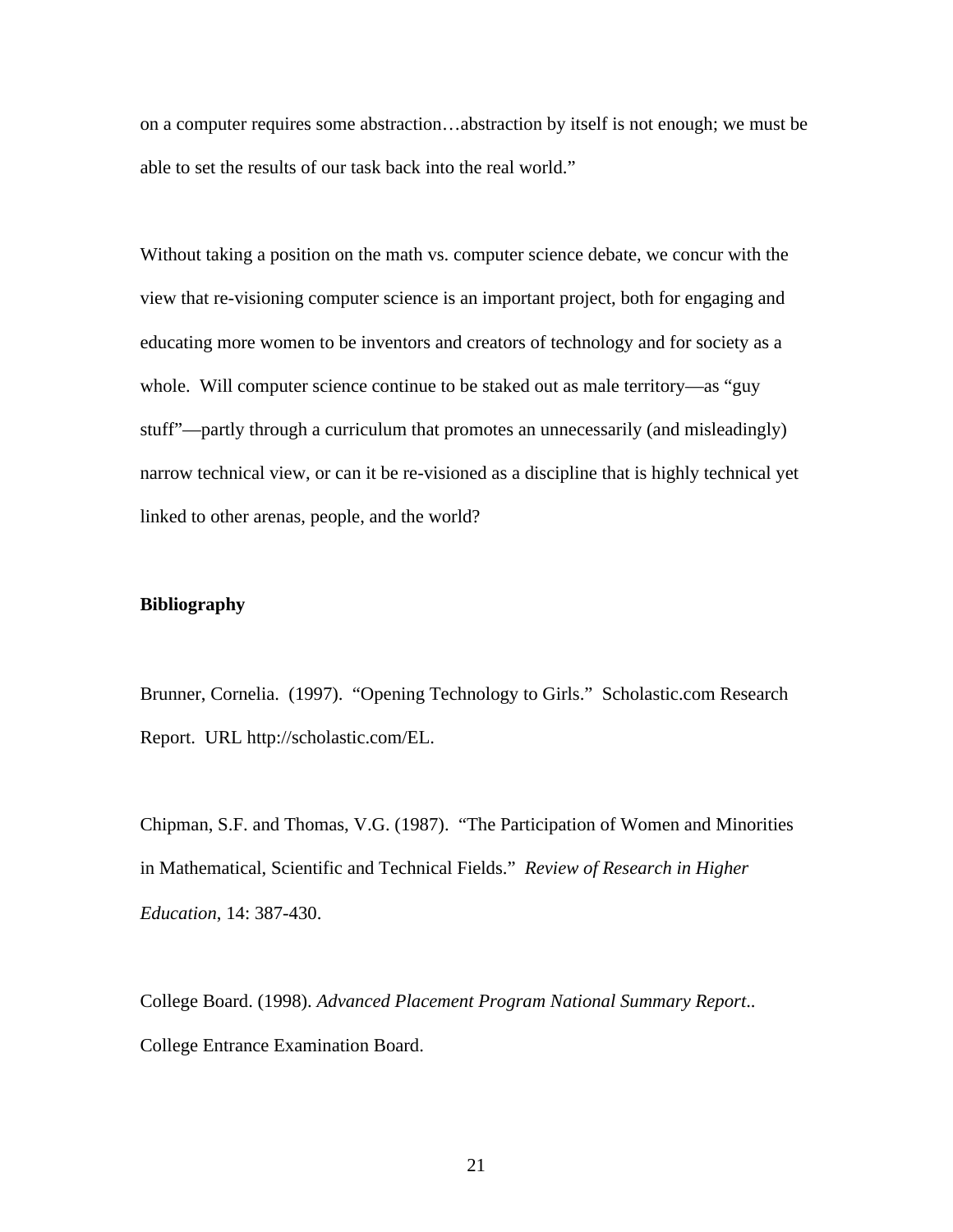Gerson, Bruce. (1998). "New 'Real-Life' Course Gives Students a Broader Perspective of Computer Science." *Carnegie Mellon News*, Nov. 23: 5.

Gilligan, Carol. (1982). *In Different Voice: Psychological Theory andWomen's Development*. Cambridge, MA: Harvard University Press.

Grundy, F. (1998). "Mathematics in Computing: A Help or Hindrance for Women?" URL http://www.keele.ac.uk/depts/cs/Staff/Homes/Frances/homepage.html.

Hafner, K. and Lyon, M. (1996). *Where Wizards Stay Up Late: The Origins of the Internet*. New York: Simon & Schuster.

Honey, M. (1994). "The Maternal Voice in the Technological Universe." in *Representations of Motherhood*, Bassin, Honey and Kaplan (Eds.). 220-239. New Haven: Yale University Press.

Kantrowitz, Barbara. "Men, Women and Computers." *Newsweek*, 123 (20), May 16, 1994: 48-55.

Kidder, T. (1981). *Soul of a New Machine*. New York: Avon.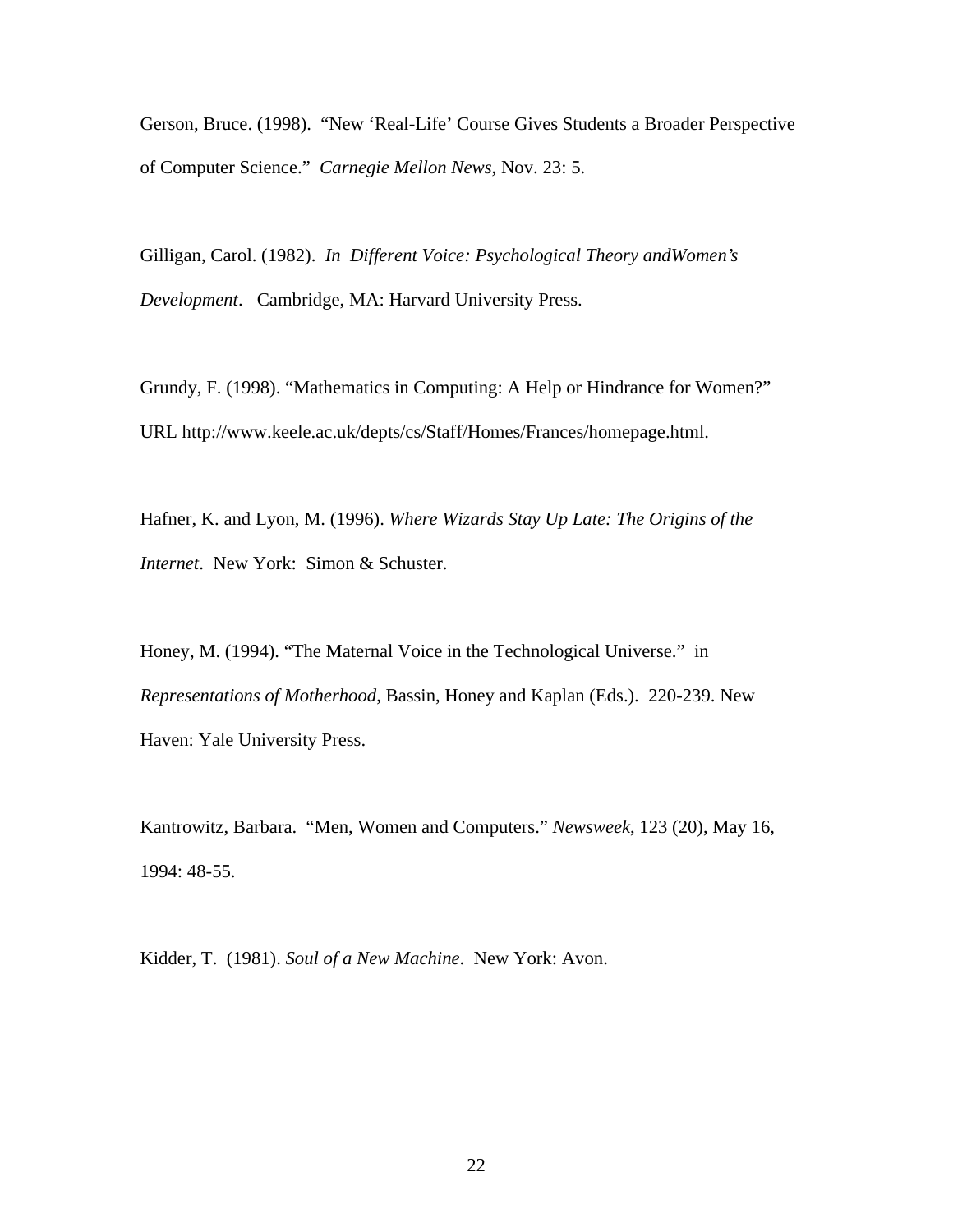Kozen, D. and Zweben, S. (1998). "1996-1997 CRA Taulbee Survey: Undergrad Enrollments Keep Booming, Grad Enrollments Holding Their Own." *Computing Research News*, March.

Levy, Steven. (1994). *Hackers: Heroes of the Computer Revolution*. New York: Dell.

Linn, M.D. and Hyde, J.S. (1989). "Gender, Mathematics and Science*." Educational Researcher*, 31: 27-35.

Margolis, J., Fisher, A. and Miller, F. (1998a). "Computing For a Purpose: Gender and Attachment to Computer Science." *Women in Computer Sciences: Closing the Gender Gap in Higher Education.* URL http://www.cs.cmu.edu/~gendergap/working.html.

Margolis, J., Fisher, A. and Miller, F. (1998b). "Geek Mythology." *Women in Computer Sciences: Closing the Gender Gap in Higher Education.* URL http://www.cs.cmu.edu/~gendergap/working.html.

Margolis, J., Fisher, A. and Miller, F. (1998c). "Living Among the 'Programming Gods': The Nexus of Confidence and Interest for Undergraduate Women in Computer Science." *Women in Computer Sciences: Closing the Gender Gap in Higher Education.* URL http://www.cs.cmu.edu/~gendergap/working.html.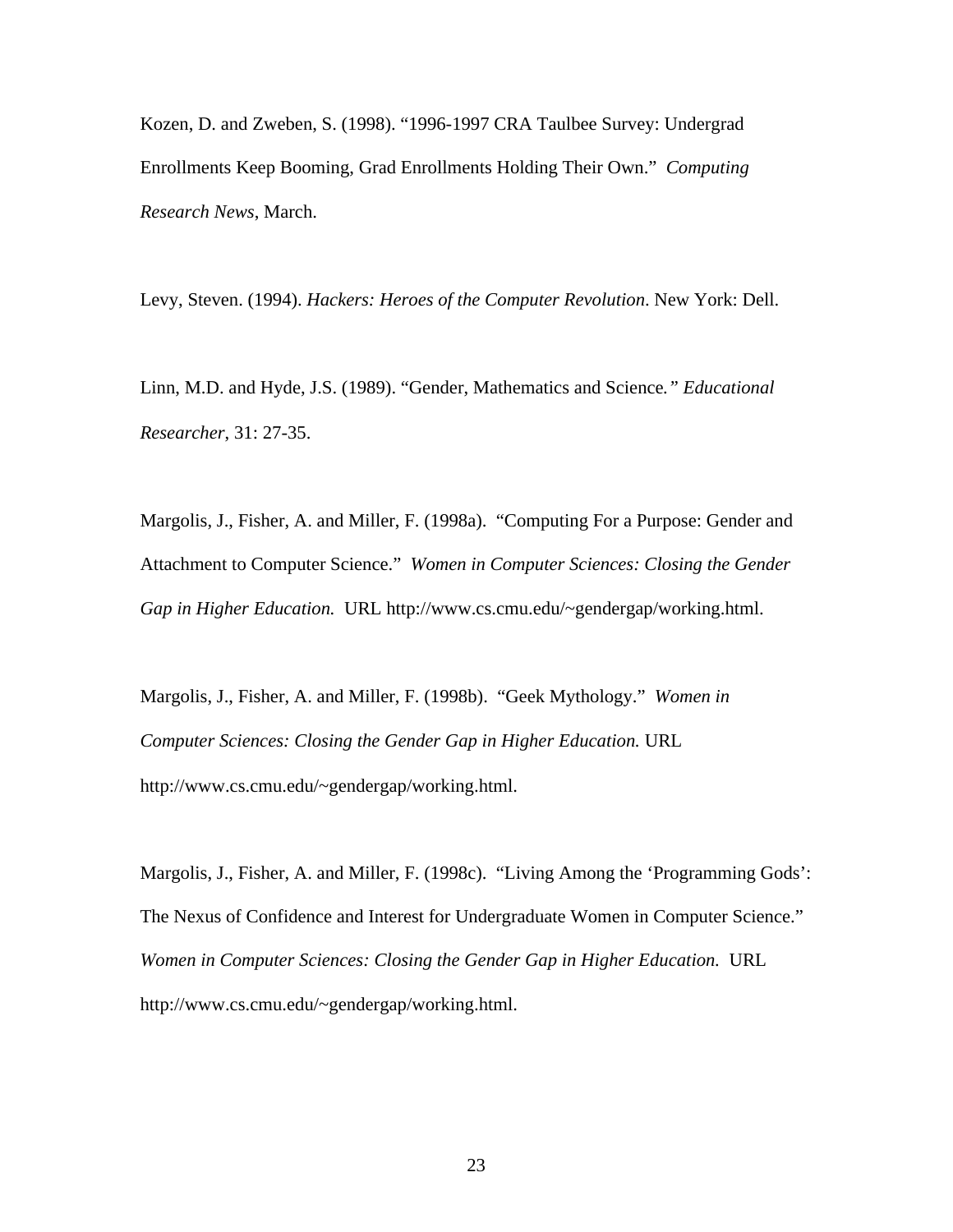Martin, D. (1992). "Report on the Workshop: In Search of Gender-Free Paradigms for Computer Science Education." In Martin, C. and Murchie-Beyma, E. (Eds.) *In Search of Gender-Free Paradigms for Computer Science Education.* Eugene, OR: ISTE.

Miller, J.B. (1976). *Toward A New Psychology of Women*. Boston: Beacon Press.

Pipher, Mary. (1994). *Reviving Ophelia: Saving the Selves of Adolescent Girls*. New York: Ballentine Books.

Rosser, S. (1990). *Female Friendly Science: Applying Women's Studies Methods and Theories to Attract Students*. New York: Pergamon Press.

Sax, L.J. (1995). "Predicting Gender and Major-Field Differences in Mathematical Self-Concept During College." *Journal of Women and Minorities in Science and Engineering*, 1 (4): 291-307.

Schofield, J. W. (1995). *Computers and Classroom Culture.* New York: Cambridge University Press.

Seymour, E. and Hewitt, N. (1997). *Talking About Leaving: Why Undergraduates Leave the Sciences*. Boulder, CO: Westview Press.